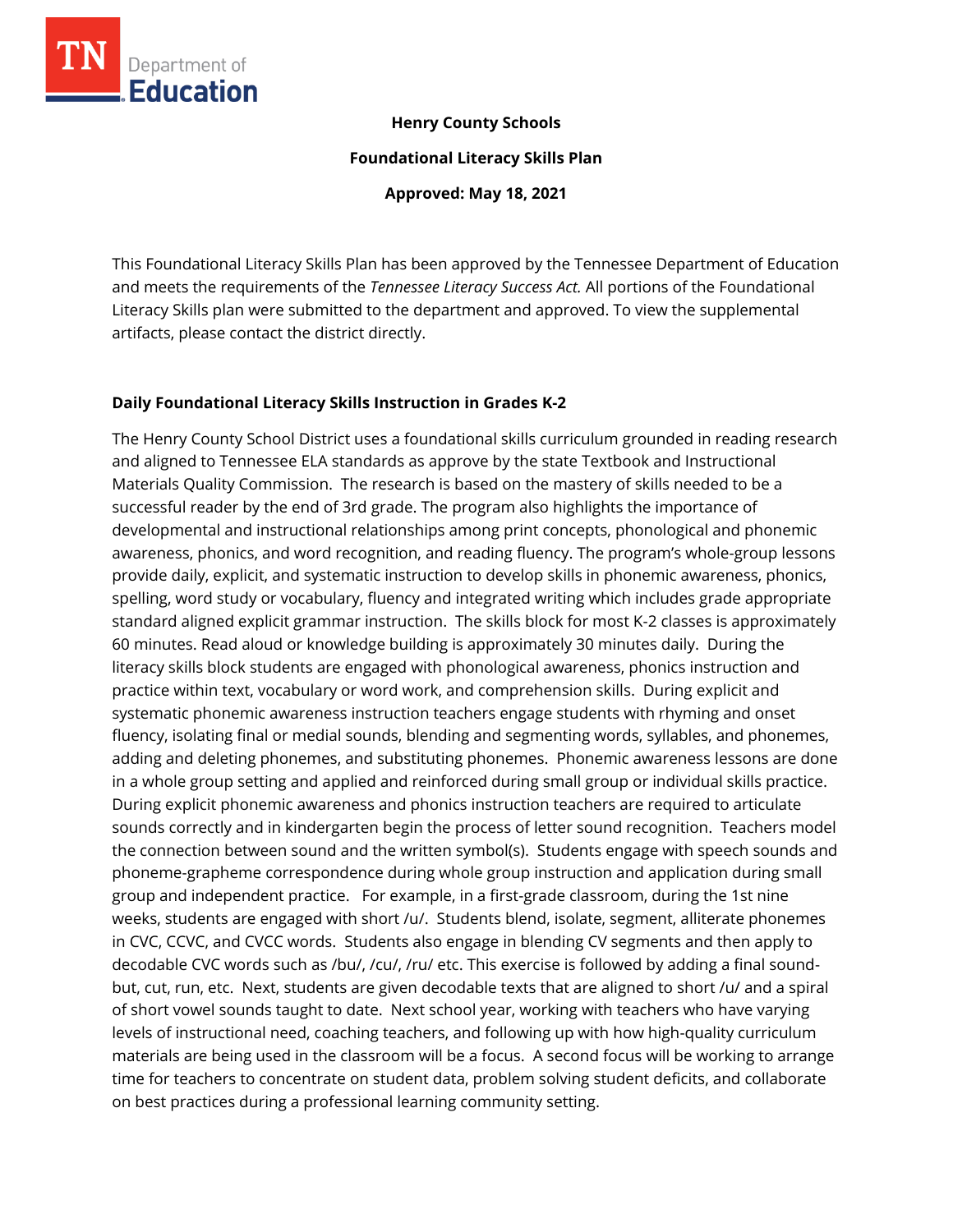Department of **Education** 

### **Daily Foundational Literacy Skills Instruction in Grades 3-5**

The Henry County School District has an integrated literacy block for grades 3 through 5 that is aligned to Tennessee ELA standards. Curriculum used in grade 3 was given a waiver by the Commissioner of Education (provided as an artifact in this plan). As part of the waiver process for ELA adoption the district addressed the intent of the state expectations district and school meetings included working with the Alignment of Tennessee English Language Arts Standards to The Fountas & Pinnell Literacy Continuum, Expanded Edition. For the last two years, we have worked closely with this document which outlines how the behaviors and understandings found in The Literacy Continuum are consistent with expectations laid forth in the Tennessee English Language Arts Standards. This work was instrumental in the decision to pursue the waiver for Into Reading from HMH. For grades 4 and 5 the knowledge building curriculum, Learn Zillion, Louisiana Guidebooks was officially adopted. The district started using the Louisiana Guidebook curriculum during the 2015-2016 school year. District-wide students in 3rd grade receive approximately 90 minutes a day of ELA instruction. For students in grades 4th and 5th instructional time varies between the three schools in the district. On average across the district students receive approximately 65 minutes of ELA instruction. For grades 3rd through 5th the ELA block is integrated and includes the following components: knowledge-building with complex texts (students are asked to listen, read, write, think, and speak) reading fluency and building reading stamina, grammar, and vocabulary. Morphology and spelling are consistently taught in grade 3 but time varies in grades 4 and 5. 3rd grade engages students in grade level phonics, explicitly taught then applied in small group or independent practice for a minimum of 30 minutes a day.

The curriculum used in 4th and 5th grades does not allow for explicit instruction but embeds fluency, vocabulary, and comprehension skills. Foundational skills are embedded in all aspects of the 4th and 5th grade literacy block which includes fluency, vocabulary, and comprehension skills. Additional support is given to students who need extra word study opportunities. For example, fifth grade uses supplemental resources to explicitly teach grade level grammar and word study skills. Essential vocabulary is embedded throughout the adopted curriculum and supplemental and application practice is provided to students using Vocabulary.com. Next school year our focus will be to ensure that all teachers have an in-depth understanding of the foundational literacy standards in grades 3-5. A second focus will be to work with teachers in grades 4 and 5 to develop sound instructional practices to explicitly teach the foundational literacy standards as well as embed and apply those skills where appropriate.

## **Approved Instructional Materials for Grades K-2**

Houghton Mifflin Harcourt - K-2, 4-5 Into Reading, Tennessee

### **Approved Instructional Materials for Grades 3-5**

LearnZillion - 3-5 Guidebooks

#### **Additional Information about Instructional Materials**

The Henry County School District elected to use HMH in 3rd grade in order to be consistent in grades K-3. Grades 4-8 adopted Learn Zillion, Guidebooks. Our district has adopted an approved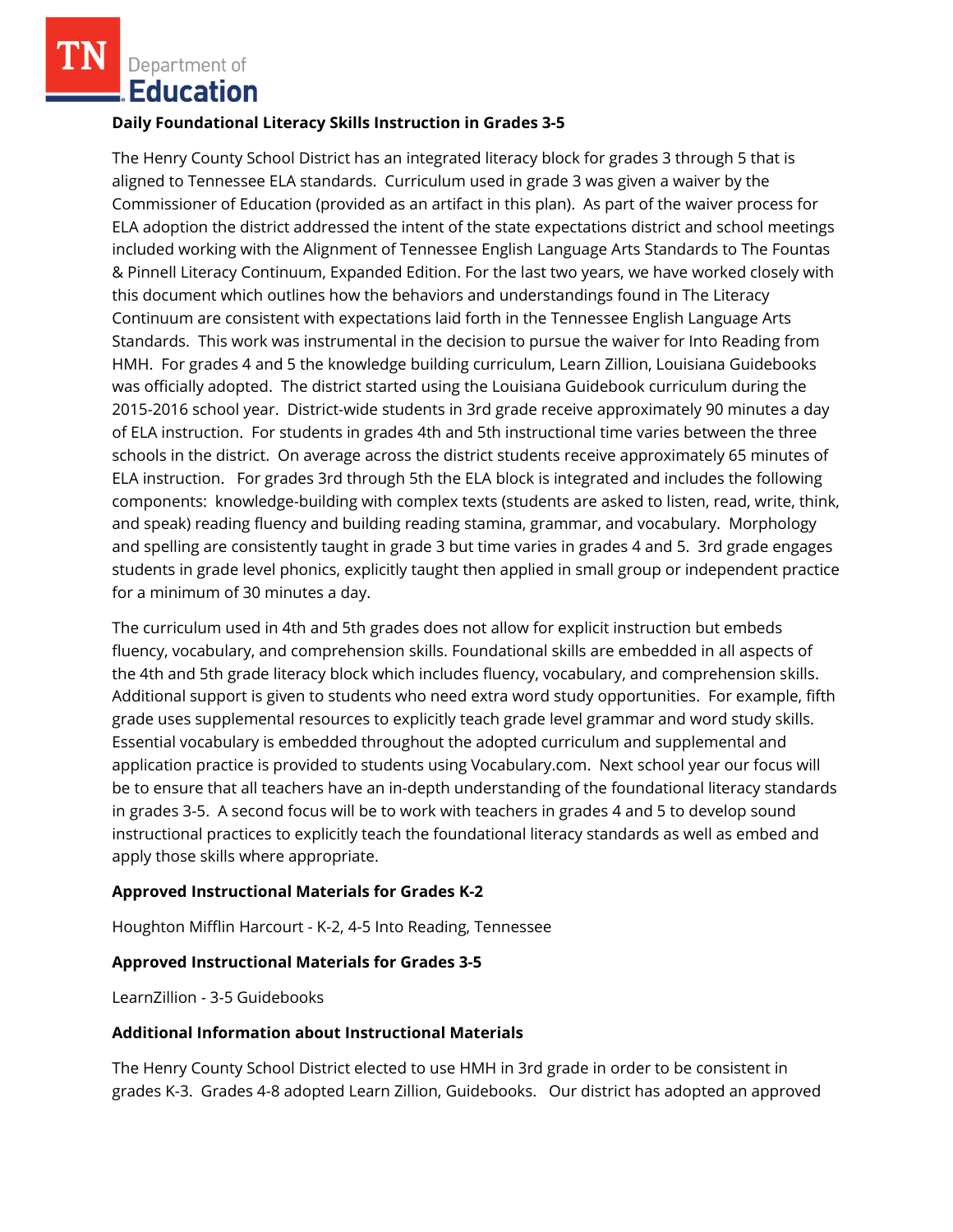Department of **Education** 

curriculum for ELA instruction; however, we have chosen to supplement in several ways. Our district will use the Heggerty Literacy Resources Phonemic Awareness curriculum in PreK- 2nd grade. 3rd grade will use Bridge the Gap from Literacy Resources in small group for students that have not mastered the primary phonemic awareness skills. This supplement allows us to systematically focus on the phonological awareness and advanced phonemic awareness skills that are crucial for reading success. Grades 4 and 5 supplement the Learn Zillion curriculum with an online grammar program, Grammar Flip, and 2 out of our 3 schools utilize IXL for grammar and vocabulary independent practice. All 4th and 5th grade students have access to Vocabulary.com.

# **Universal Reading Screener for Grades K-5. This screener complies with RTI<sup>2</sup>and Say Dyslexia requirements.**

For the 2021-2022 school year the district will use i-Ready as a universal reading screener. i-Ready also has a specific screener for dyslexia which will be used to test students identified at risk. i-Ready will also provide Tier II and Tier III interventionist the ability to progress monitor students. As a district we would like to know more about the Tennessee universal reading screener when it becomes available.

## **Intervention Structure and Supports**

Three times a year, students are given a universal screener (STAR and i-Ready used during the 20-21 school year; i-Ready will be used during the 21-22 school year) to determine which students are atrisk. After each screening window is completed, grade level teachers, the RTI team, and building level principals review screener data to determine if all students who are below the 25th percentile are at risk and which students need to be classified as Tier II and Tier III. After students are identified and placed in the appropriate Tier additional diagnostic assessments are administered to determine reading deficiencies. After diagnostic assessment results are analyzed, students are assigned to small groups according to their specific reading skill deficits. Tier II and Tier III students are scheduled into a daily rotation and receive between 30 and 45 minutes of focused intervention. Reading interventionist teach explicit lesson from research-based intervention supports and match the intervention program to the area of greatest deficit. In addition to Tier II and Tier III intervention, K-3 teachers (prior to COVID) utilized small group instruction to address additional intervention support during Tier I. The recently adopted ELA curriculum for grades K-3 contains an intervention program specific to identified skill deficits, to be used by teachers when appropriate. Progress monitoring is used as a data point to determine if the intervention is effective. Interventionist log attendance and note student engagement during learning sessions. After sufficient data is gathered the interventionist meet as needed with teachers and administrators to determine if their current intervention program needs to be changed or modified.

Based on the student's data team recommendation, students will be screened for characteristics of dyslexia, using the i-Ready Dyslexia Screener. Students who have one or more characteristics of dyslexia, receive intensive intervention as outlined in the Say Dyslexia Law. Henry County schools use research-based supplemental programs as one intervention for students with characteristics of dyslexia. Our district notifies families of students who demonstrate characteristics of dyslexia. Included in the letter to parent, the schools communicate what curriculum is used to support their child.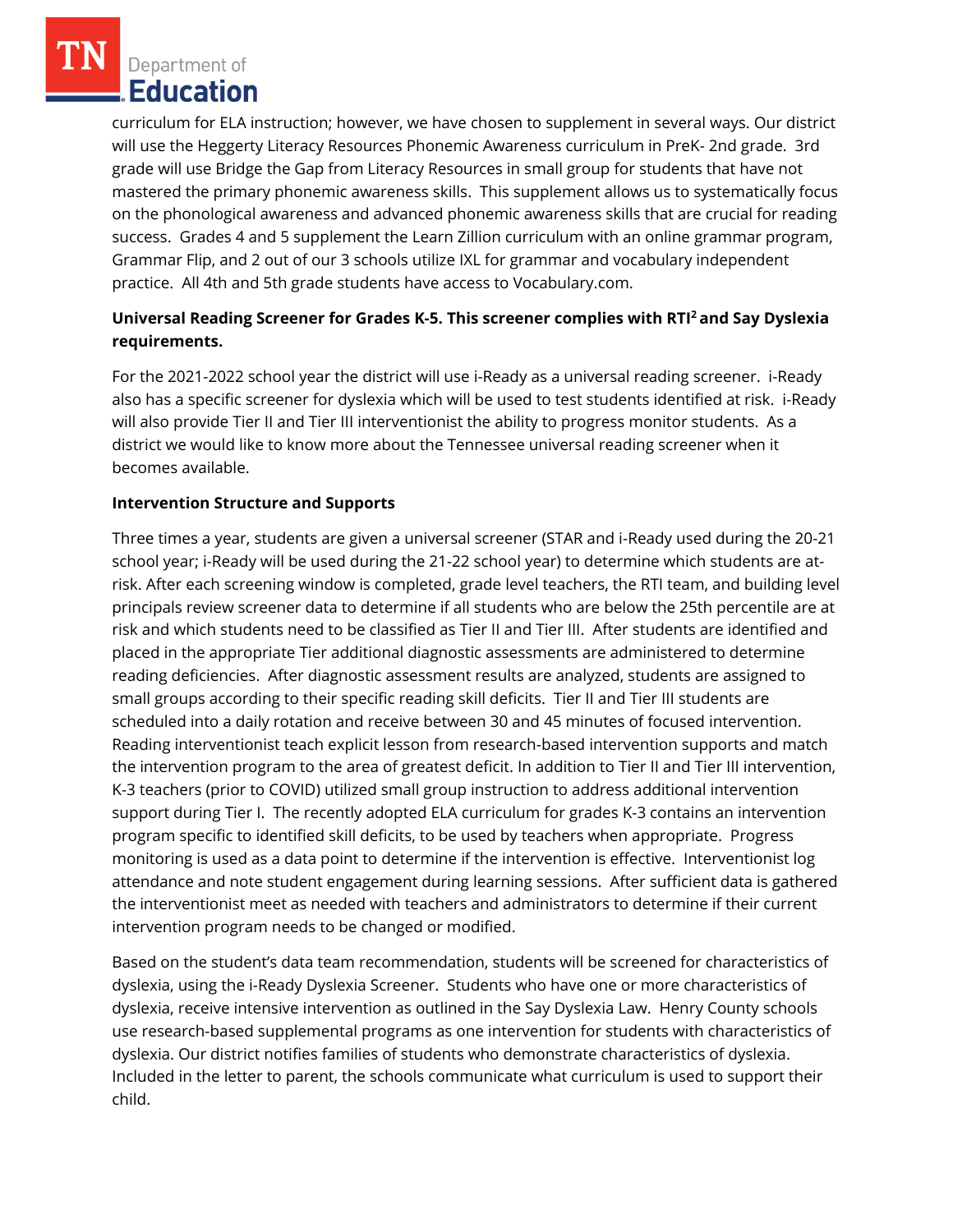Department of **Education** 

Typically, the district uses Read Naturally to focus on reading fluency deficits in grades 3-8. Read Naturally is also used to work on literal, inferential, and evaluation comprehension skills. This type of intervention for Tier II or Tier III intervention groups may also include a knowledge-building reading component that is directly related to Tier I instruction. In grades K-2 RTI groups use a variety of intervention supports based on student need. The S.P.I.R.E curriculum is used to support students that are deficient in beginning reading foundational skill deficits.

# **Parent Notification Plan/Home Literacy Reports**

Our district notifies parents in grades K-7 if their child is "at-risk" for or has a significant reading deficiency (as evidenced by students scoring in the 0-25th percentile) immediately after the district's schools completes one of the three universal screening sessions. Parents are informed that students are given a universal screener for both reading and math three times a year. After the screening process is completed, students' scores are communicated in parent-friendly language that provides a clear explanation of student skill gaps and the depth and extent of student needs. The STAR and i-Ready screening programs generate a parent friendly report after each testing cycle. The parents are told what intervention their student(s) will receive and the amount of time each day the student will receive services. To improve our communication with parents for the upcoming school year we will communicate with parents the importance of being able to read on grade level by the end of 3rd grade. Parents are given RTI progress reports at a minimum of every 4 1/2 weeks.

To improve our communication with parents for the upcoming school year we will communicate with parents the importance of being able to read on grade level by the end of 3rd grade. Presently, classroom teachers communicate with parents monitoring and assessment data as well as free recommended activities to help close learning gaps in specific skill areas. This type of communication goes home to parents in grades K-3 a minimum of 3 times a year. To improve in this area the system will require parent communication tailored by skill deficit for students in grades 4 and 5 at least once a year.

# **Professional Development Plan**

All PreK-5th grade teachers in our district will participate in the free one-week asynchronous Reading 360 Early Literacy Training series developed the Tennessee Department of Education.

# May-July 2021

Our district registered: 25- K-2nd grade teachers, 7- 3rdand 4th grade teachers, and 13 Interventionist and SPED teacher for the cohort-based, online and face to face training weeks for the Early Literacy Training series. Week 1 of the Early Literacy Training series is online and delivered asynchronously. Week 2 is a face-to-face cohort and will emphasize practical classroom application of research findings around strong instruction in phonological awareness, phonemic awareness, phonics, fluency, and vocabulary. We will ensure that participating educators earn a completion certificate prior to starting Week 2 work in July.

# May 2021

All teachers of grades Pre-K through five will have the opportunity to sign up and engage in Week 1 of the Early Literacy Training series, asynchronously.